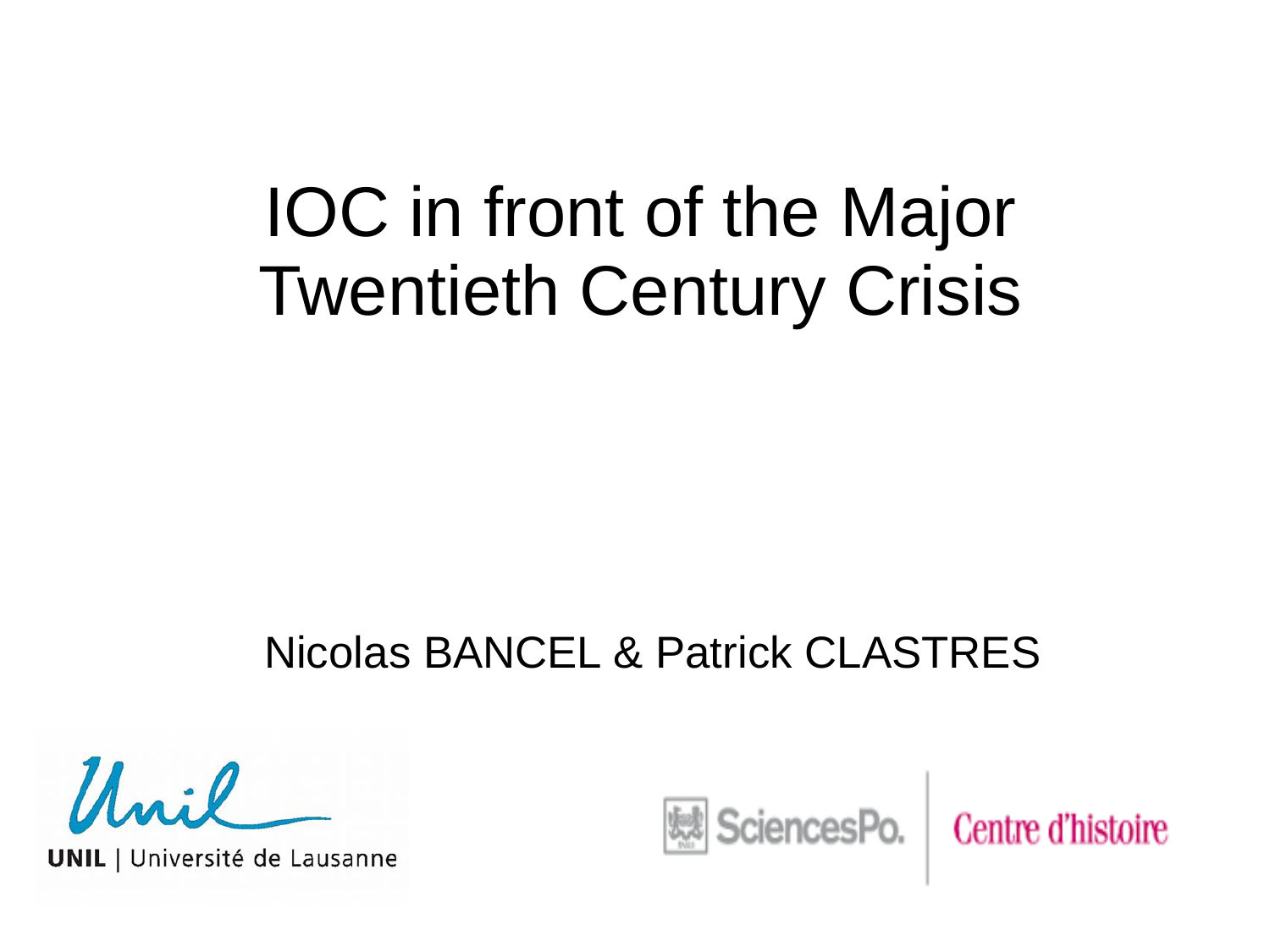THREE COMPETING WORLDS... 1/ the States planet with frontiers 2/ Global (transnational) economy 3/ Olympic movement

… and FIVE FORCES 1/ NOC 2/ ISF & SportAccord 3/ States diplomacy 4/ Business & Media partners 5/ Activists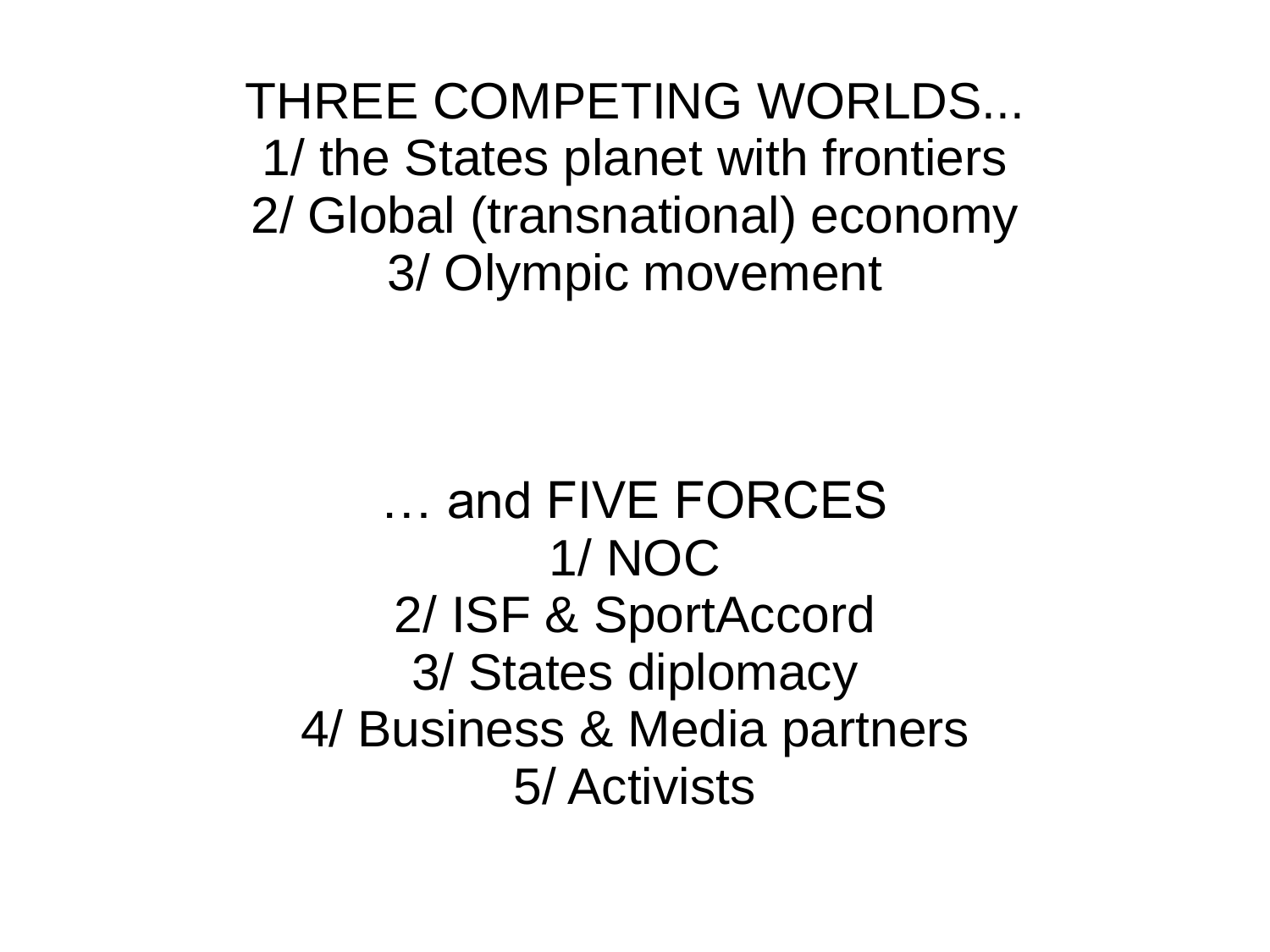# Coubertin and First World War & Bolshevik Revolution

- pacifist and also very patriot
- against reintegration of Germany just for a few years
- attempts to integrate international workers sport federations and USSR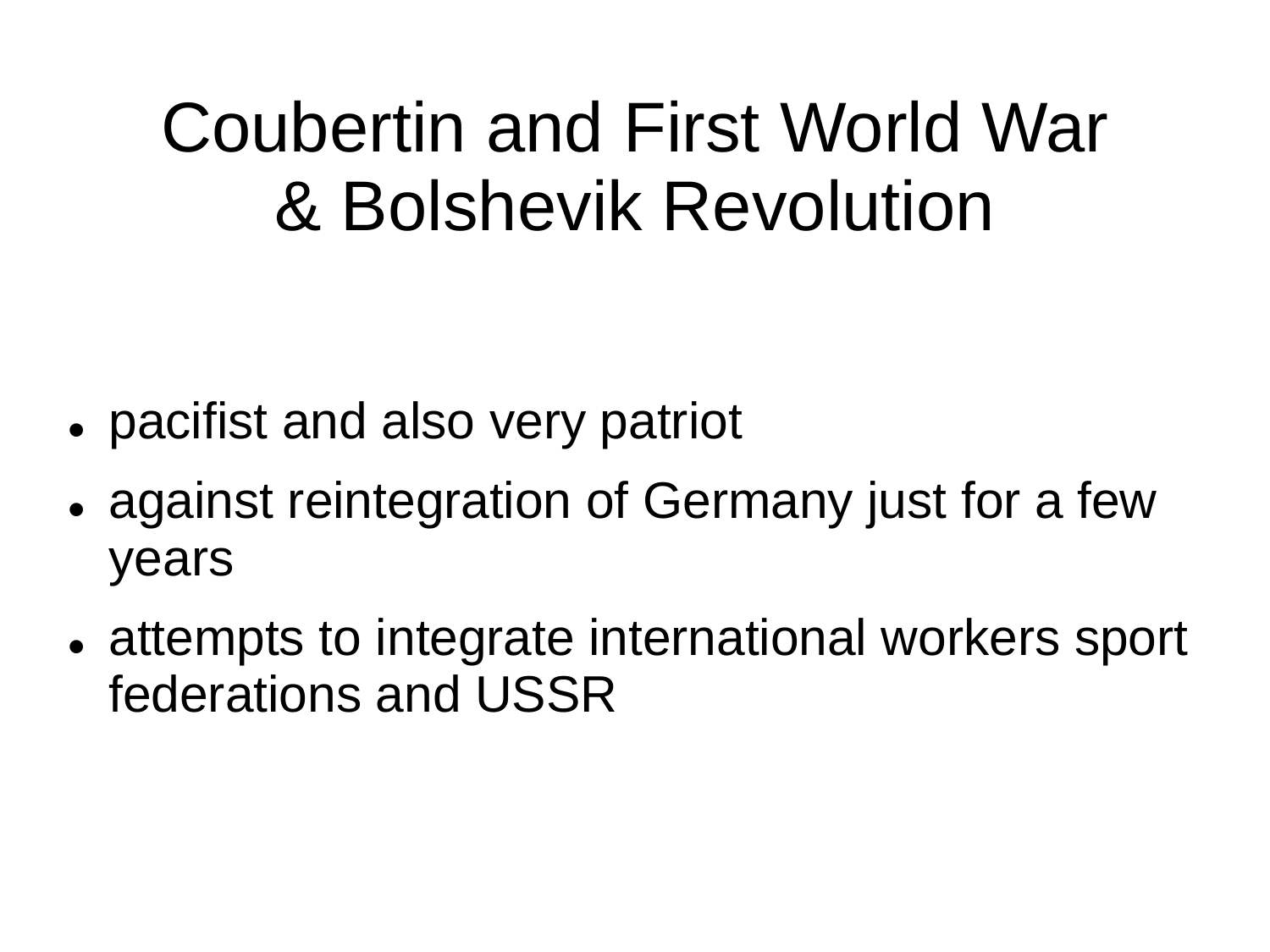# Iconoclast Hypothesis

- confident in the power of sport to transform nations and cultures
- olympism as a transgression of States order
- chimera of non-political politics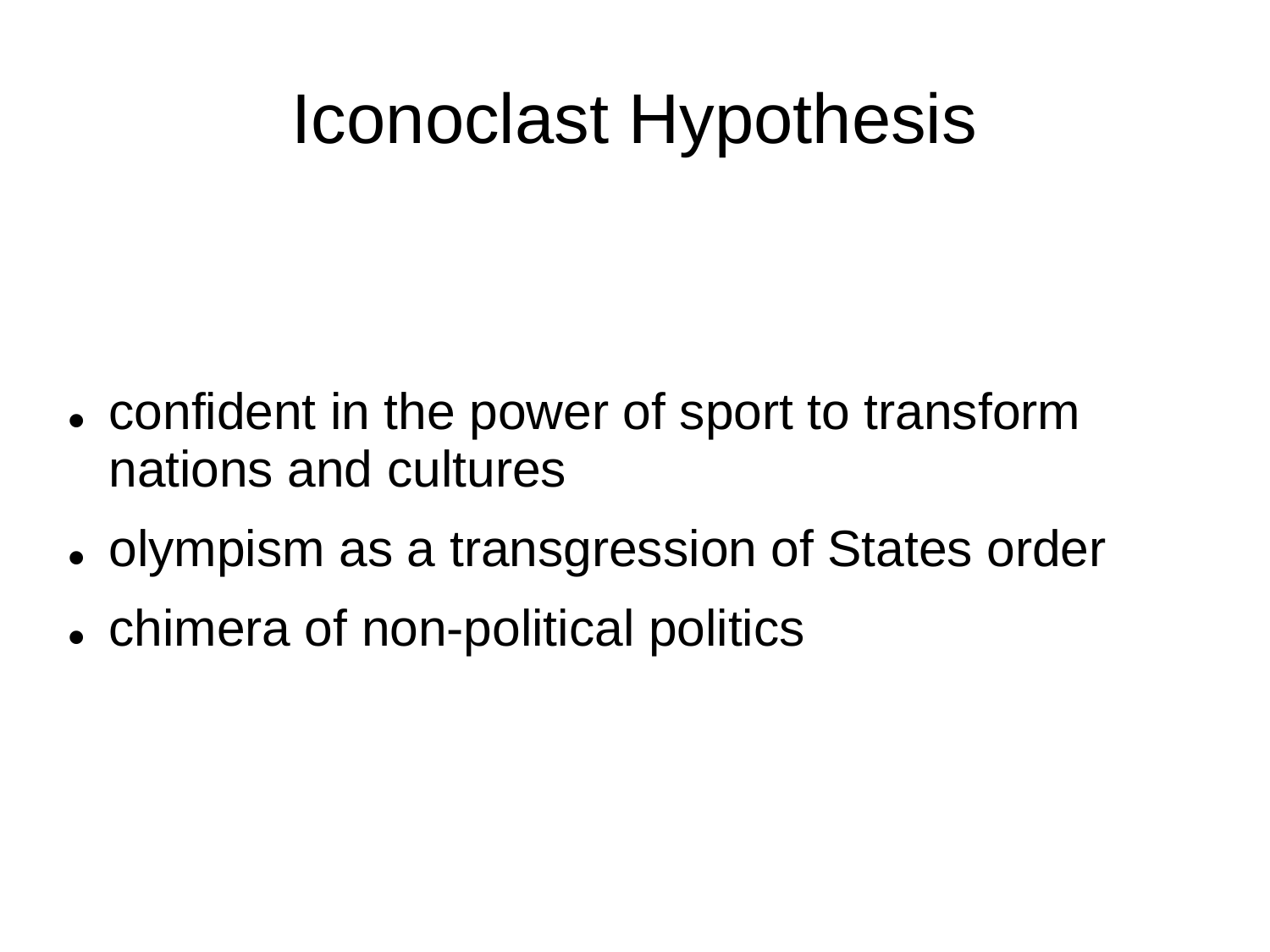# The colonial case

- promoting sport for native elites (very new)
- in order to preserve the colonial rule
- Coubertin as an imperialist not a colonialist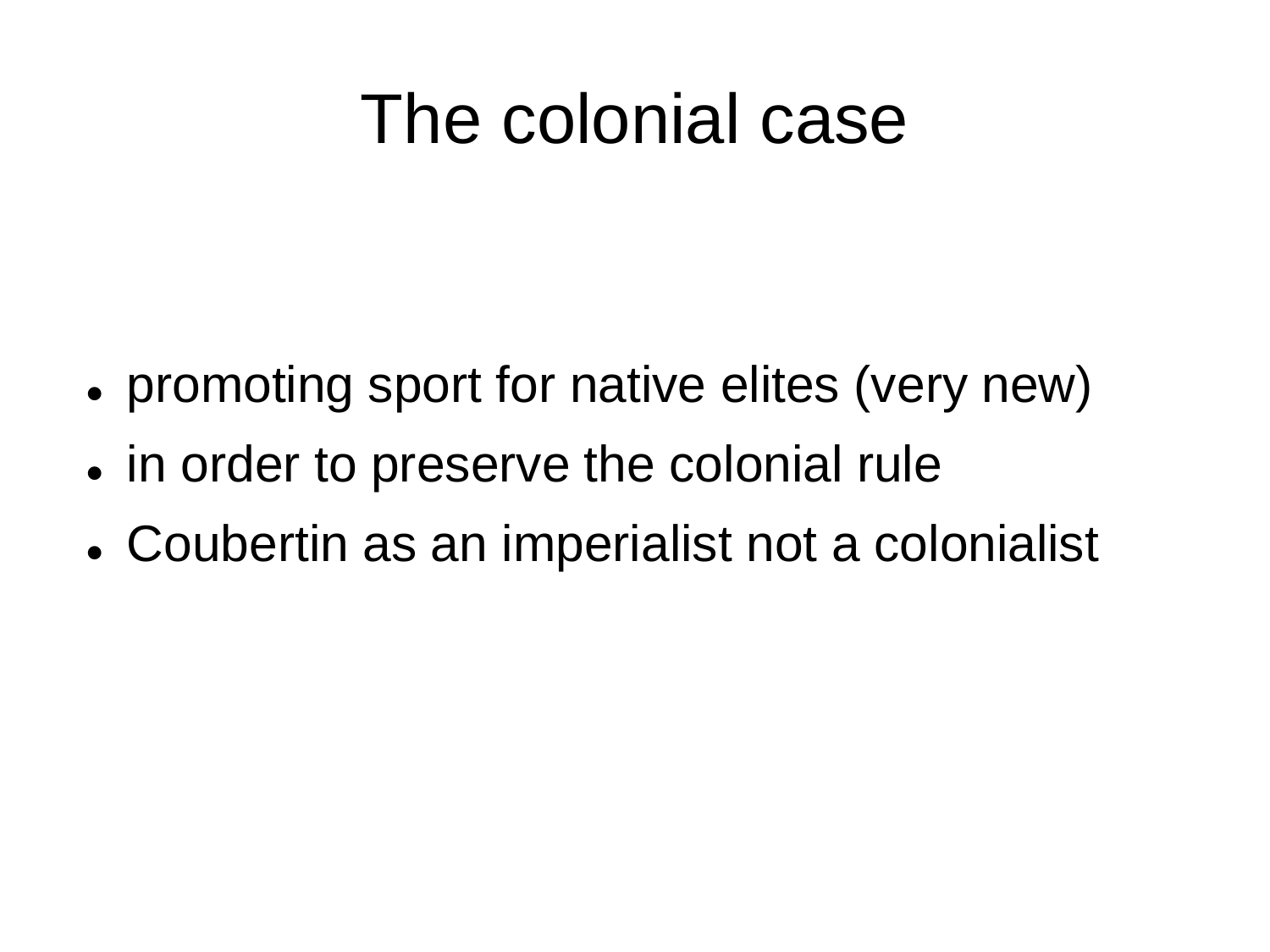# Seven olympic tools and first standards

- peace by sport
- the nature of sport as a changing concept
- amateurism
- masculinity
- olympic bid
- specific qualification procedures for athletes
- IOC itself born before ISF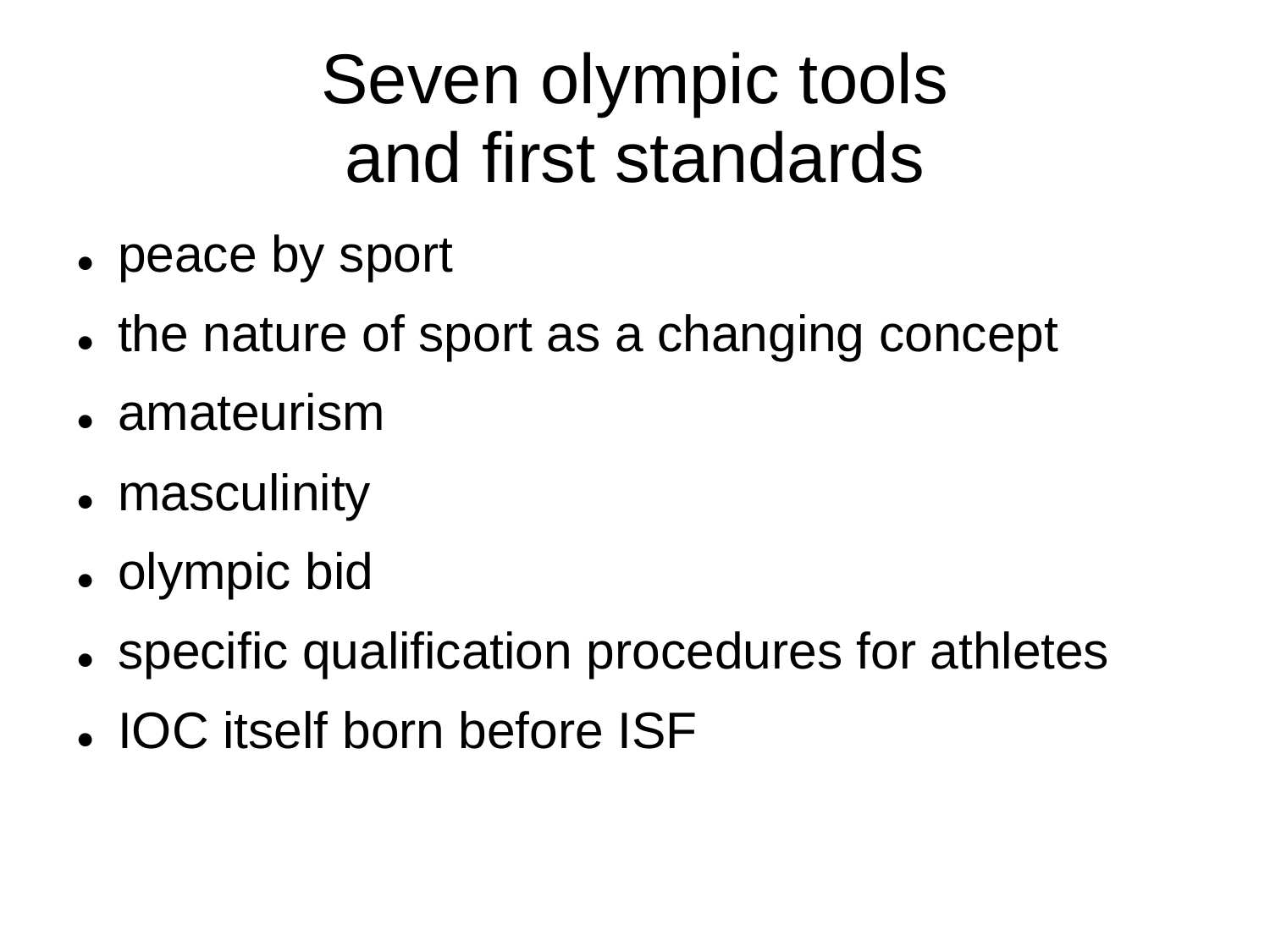### How to be anachronistic and in advance

- national issue
- social issue
- political & ideological issue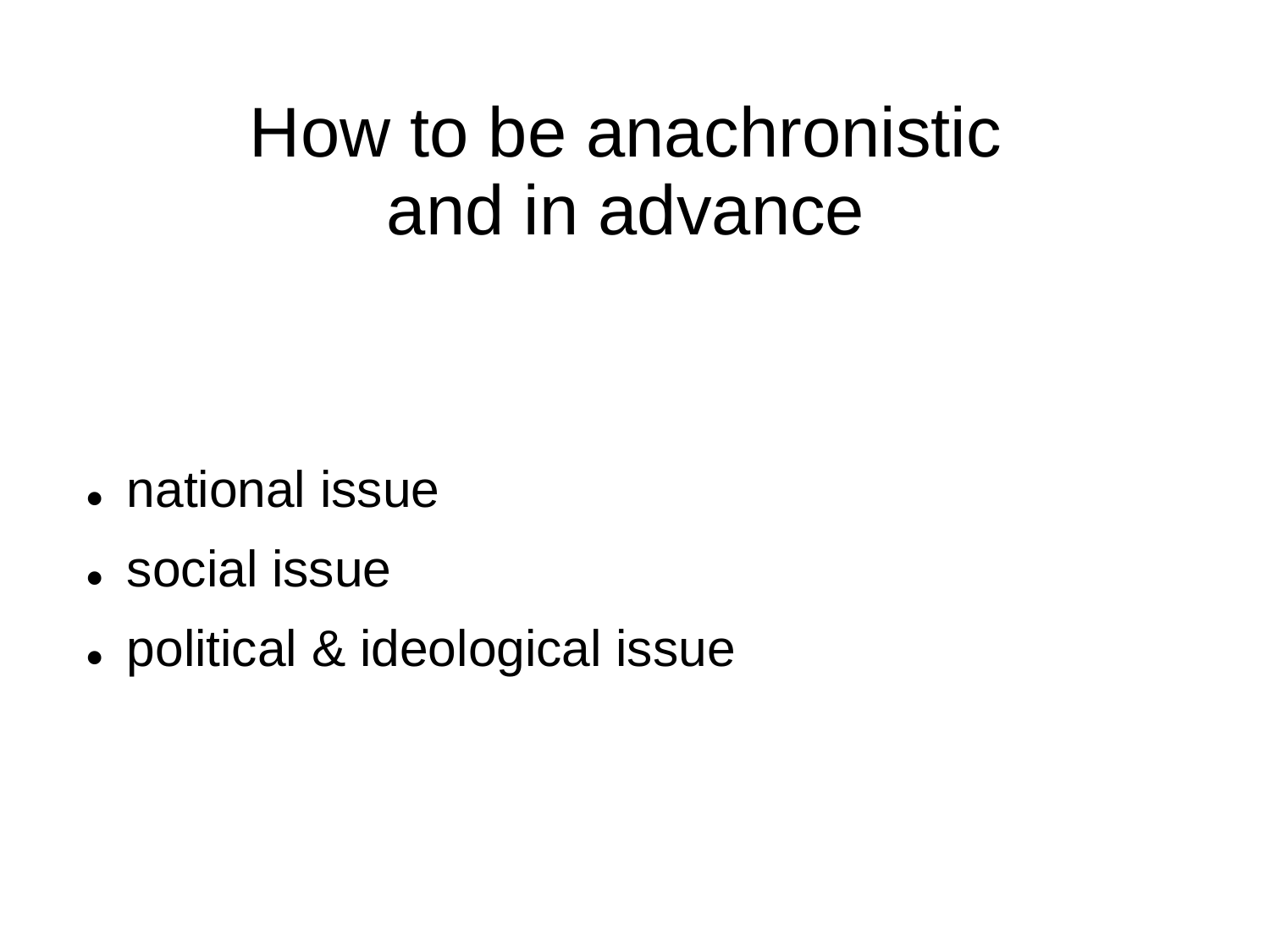# The national issue between internationalisation and globalisation

- NOC against athletes liberty
- Coubertin inventing « sport geography » for Czechs and Finns
- The two Germany exclusions: Antwerp 1920 « war olympiad » versus London 1948
- Nations without State
- States divided in two by Cold War
- States with minority groups
- Micro-States: universalism but manipulating the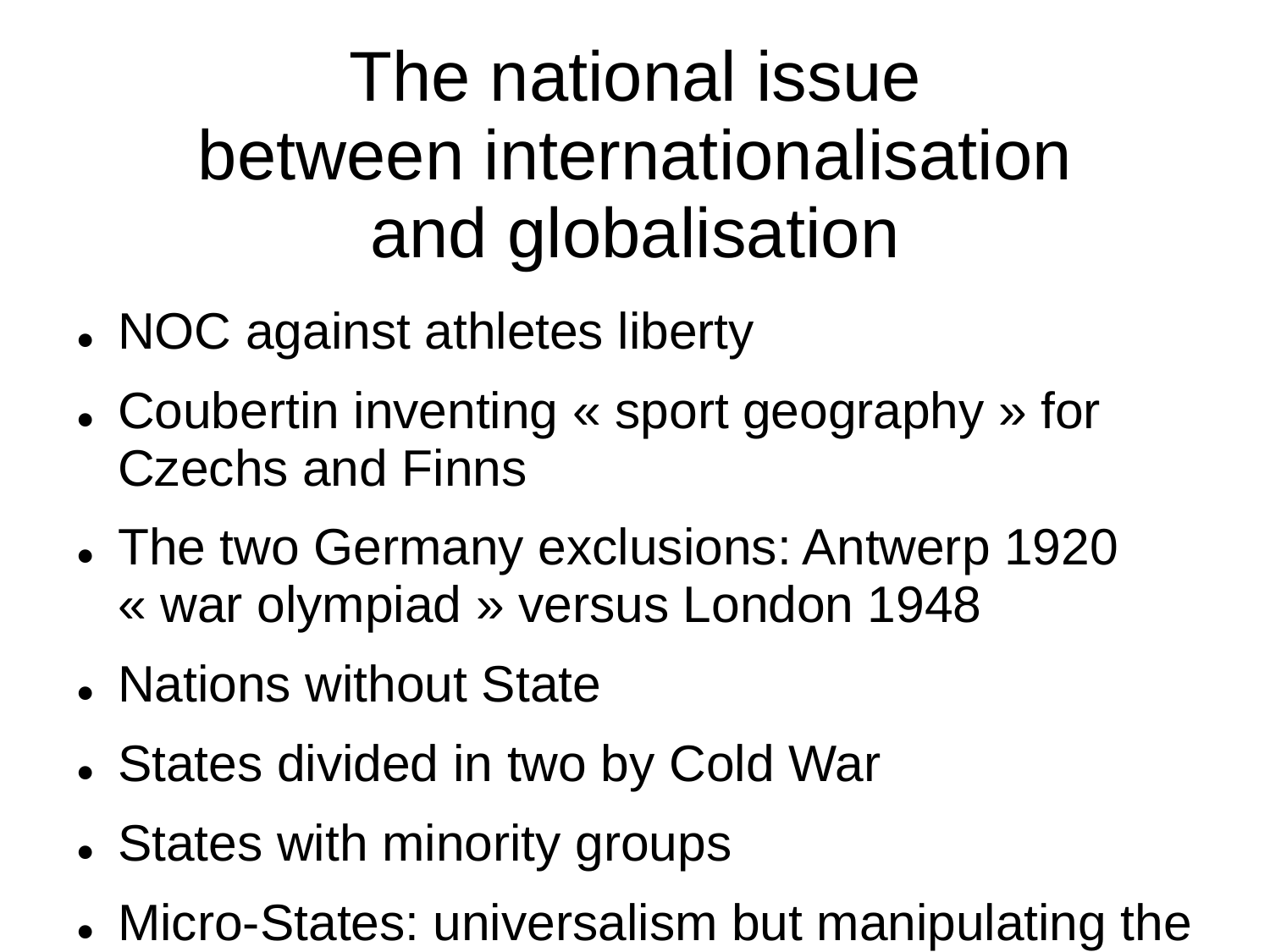# The social issue

- Coubertin as a social and conservative reformer
- olympism from 1902 onwards: a neo-elitism
- « Open the temple doors » (1910) : sport paternalism
- shamateurism
- the end of amateurism rule as an impact of Cold War and economic globalisation
- the olympic web : olympians, volunteers, followers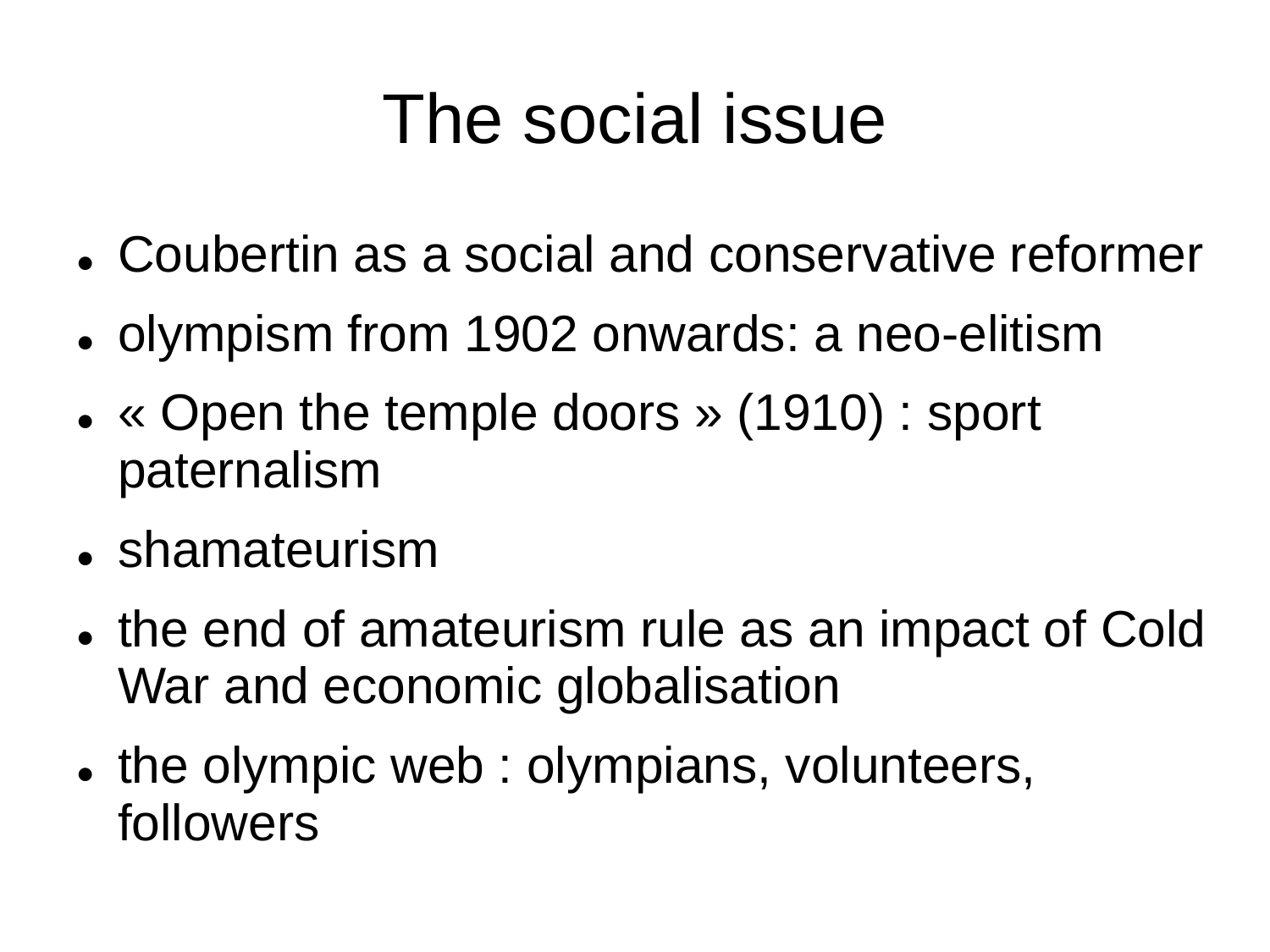# The political & ideological issue

- Coubertin as an independant : a choice and a result
- IOC independance as cultural and political cosmopolitism
- IOC members' background political noise
- First political shock: Berlin 1936
- Second political shock: USSR 1951
- Third political shock: islamic theocracies